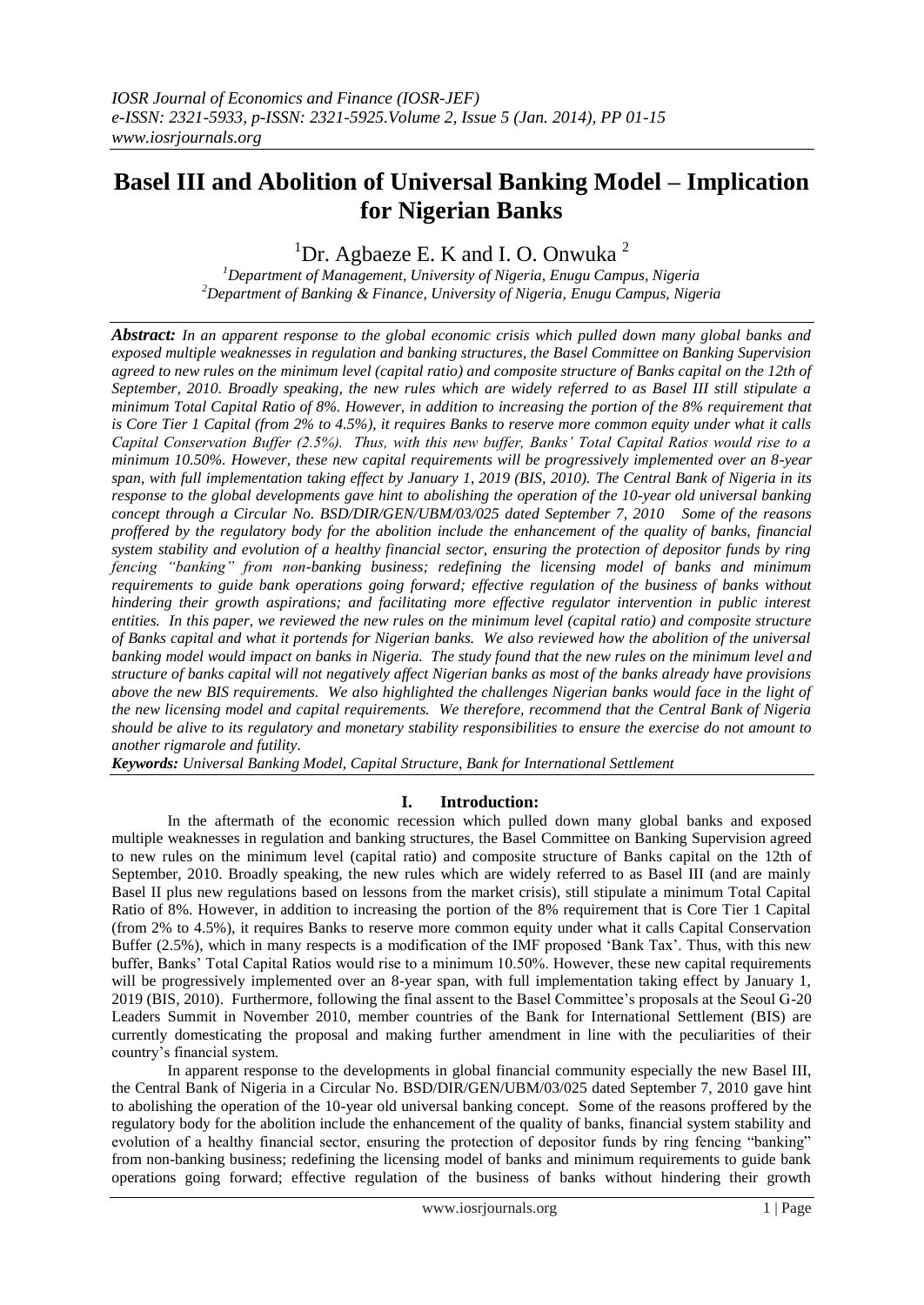aspirations; and facilitating more effective regulator intervention in public interest entities. In the new licensing model, banking will be calibrated in a capital scale and fitted into a four-tier operating structure of international, national, regional and specialized institution. As part of the new structure, the Central bank also introduced a holding company model that permits a non-operating holding company to own bank and non-banks subsidiaries. The eventual ending of universal banking regime and the implementation of the new licensing model have far reaching implications for the banking industry. The most critical aspect of consideration according to Uzor (2010) is the fact that universal banking was a market induced evolution rather than a regulatory invention. It was the culmination of a quest to end competitive disadvantages for some class of banks and create level playing field for all. The new licensing model will tamper with the concept of level playing field in market place competition and return the industry to institutional distinctions.

The aim of this paper is to review the Basel III framework (the BIS new rules on capital) and its likely impact on Nigerian banks. The paper will also review the abolition of universal banking model and the new Banking structure in Nigeria, highlighting potential challenges and implications for banks in the country. To this end, the paper will be structured into six sections. Following this introduction, section 2 will review the Basel III capital framework. Section 3 will focus on the abolition of the universal banking model in Nigeria while section 4 will deal with the evolution of universal banking model in Nigeria. Section 5 will highlight the implications of abolishing the universal banking concept and the new banking model for banks in Nigeria while section 6 will conclude the paper.

#### **II. The New Basel III Framework**

The Basel Committee is a 35-year old sub-set of the Bank for International Settlements (BIS), which has as its members, the Central Bank Governors and Heads of Supervision of 27 countries – the BIS has 56 member countries. It is not a formal supranational supervisory authority; thus, its conclusions lack legal force. Nonetheless, it formulates broad supervisory standards and guidelines, and recommends statements of best practice in the expectation that individual authorities will take steps to implement these through detailed arrangements - statutory or otherwise - which are best suited to their own national systems. The Committee comprises 12 European, 8 Asian, 3 South American, 2 American and just one African Country, South Africa. The Basel rules have become widely accepted as minimum standards in Banking regulation for capital, Banking supervision and risk management, not just in the 56 member countries of BIS, but globally.

However, while the minimum total capital ratio stipulated by the Basel Committee is 8%, most African Countries have higher minimum capital ratio requirements as shown in the table in Table One. Nigeria adopts a 10% floor. As Nigeria still lags in strict implementation of Basel II requirements, the implementation of Basel III would be even farther away. In an attempt to strengthen Banks" buffer levels in the aftermath of the economic recession, the Basel Committee on Banking Supervision agreed to new rules on the minimum level (capital ratio) and composite structure of what Banks call capital. Broadly speaking, the new rules which are widely referred to as Basel III and are majorly Basel II plus lessons from the market crisis, still stipulate a minimum Total Capital Ratio of 8%. However, in addition to increasing the portion of the 8% that is Core Tier 1 Capital (to 4.5% from 2%), it requires Banks to reserve more common equity under what it calls Capital Conservation Buffer (2.5%), which to a large extent is a modification of the IMF proposed "Bank Tax". Thus, with this new buffer, Banks' Total Capital Ratios would rise to a minimum 10.50%. However, these new capital requirements will be progressively implemented over an 8-year span, with full implementation taking effect by January 1, 2019 (BIS, 2010.

| Country         | <b>Regulatory Requirement</b> |
|-----------------|-------------------------------|
| <b>Botswana</b> | 15%                           |
| Uganda          | 12%                           |
| Tanzania        | 12%                           |
| Kenya           | 12%                           |
| Zimbabwe        | 10%                           |
| Zambia          | 10%                           |
| Nigeria         | 10%                           |
| Namibia         | 10%                           |
| Malawi          | 10%                           |
| Angola          | 10%                           |
| Ghana           | 10%                           |
| Mauritius       | 10%                           |
| DR Congo        | 10%                           |
| South Africa    | 9.5%                          |
| Swaziland       | 8%                            |
| Mozambique      | 8%                            |
| Liberia         | 8%                            |

Table 1: Selected African Countries and Regulatory Requirement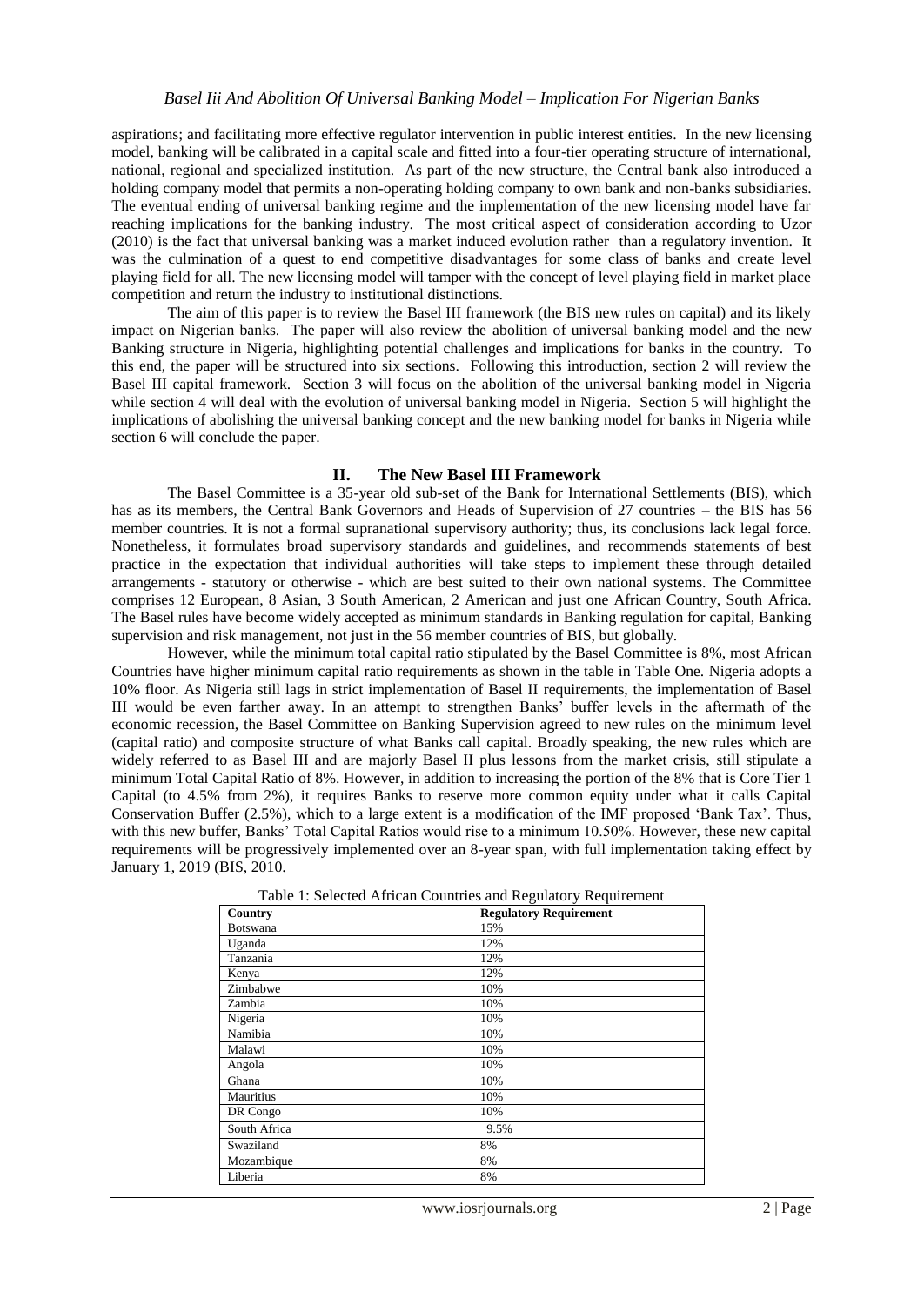| Lesotho     | 8% |
|-------------|----|
| Gambia<br>∼ | 8% |
| `ameroon    | 8% |

Source: Standard Bank, 2010

As can be seen from Table 1 above, most African countries have adopted the Basel II capital framework in their different jurisdictions and some have even higher capital requirements beyond the Basel II framework but as noted elsewhere (see Vetiva 2009) Basel III is more expansive than above capital requirements. A clarification of Basel III framework is pertinent at this point.

| S/N | <b>Total Regulatory Ratio</b>                              | <b>Basel II</b> | <b>Basel III</b> |
|-----|------------------------------------------------------------|-----------------|------------------|
|     | Tier 1 Capital Ratio                                       | 4.00%           | 6.00%            |
|     | Core Tier 1 Capital Ratio (Common equity after deductions) | 2.00%           | 4.50%            |

Tier 1 capital primarily comprises of common equity and retained earnings and sometimes, preferred stock. The use of deferred taxes and mortgage-servicing rights in Tier 1 capital computations will be curbed by 01 January, 2018 based on Basel III framework.

| S/N | <b>Total Regulatory Ratio</b> | <b>Basel II</b> | <b>Basel III</b>                 |
|-----|-------------------------------|-----------------|----------------------------------|
| ∼   | Tier 2 Capital Ratio          | 4.00%           | 2.00%                            |
|     |                               |                 |                                  |
|     | Sub-Total $(1 + 2)$           | 8.00%           | 8.00% (More Tier 1, less Tier 2) |

Tier 2 capital primarily includes hidden reserves, revaluation reserves, qualified general provisions, hybrid debt instruments and subordinated term debt.

| S/N | <b>Total Regulatory Ratio</b> | <b>Basel II</b> | <b>Basel III</b>                       |
|-----|-------------------------------|-----------------|----------------------------------------|
|     | Capital Conservation Buffer   |                 | 2.50%                                  |
|     | Sub-Total $(1+2+3)$           | 8.00%           | $10.50\%$ (More Tier 1 – common equity |

Capital Conservation Buffer may be viewed as a modification of the IMF proposed "Bank Tax", as it is effectively aimed at helping banks withstand future periods of stress. Furthermore, the closer the bank's capital ratios approach the minimum requirements, the higher the constraints on their earning distributions. Considering that this buffer will primarily be made of common equity (after the application of deductions like deferred taxes), it increases the common equity requirements in a bank"s capital ratio to 7% (including 4.5% Core Tier 1 Capital).

| S/N | <b>Total Regulatory Ratio</b>  | <b>Basel II</b> | <b>Basel III</b> |
|-----|--------------------------------|-----------------|------------------|
|     | Countercyclical Capital Buffer |                 | 0%<br>$-2.5%$    |

This would not be straight addition to the percentage points of the capital ratio, but a normal addition, as it will be computed as 0% - 2.5% of bank"s common equity or fully loss absorbing capital. However, this is not a blanket requirement, as its implementations will depend on domestic conditions in different countries. The phasing will be as follows:

| Before 2006 | $0\%$ |
|-------------|-------|
| 01 Jan 2006 | 0.65% |
| 01 Jan 2017 | 1.25% |
| 01 Jan 2018 | 1.87% |
| 01 Jan 2019 | 2.5%  |
|             |       |

| S/N | <b>Total Regulatory Ratio</b>                 | <b>Basel II</b> | <b>Basel III</b> |
|-----|-----------------------------------------------|-----------------|------------------|
|     | Capital for Systemically Important Banks only |                 | $0\% - 2.5\%$    |
|     | Total Regulatory Capital Ratio = $1+2+3+4+5$  |                 |                  |

Source: Bank of International Settlement, 2010

This is a new introduction under Basel III, premised on the understanding that systemically important banks should have loss absorbing capacities higher than other banks. However, a framework to address this is still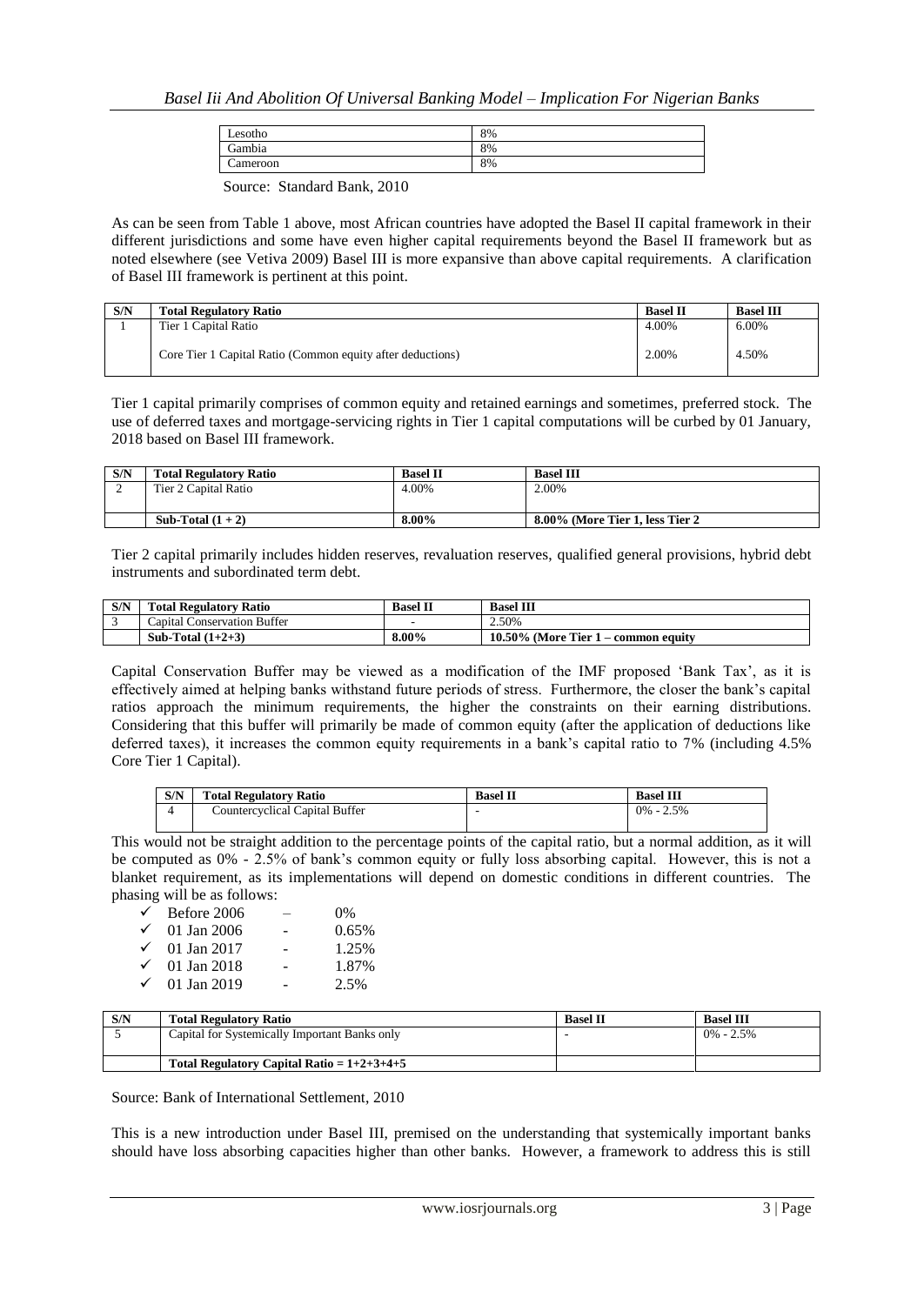being worked out, but approaches like capital surcharges, contingent capital and bail-in-debt are under consideration.

Other key introduction in Basel III includes:

- **Liquidity Coverage Ratio (LCR) and Net Stable Funding Ratio (NSFR)**: The LCR marks a first attempt by the Basel Committee to set a global standard for liquidity needs, with a view to ensuring that banks hold more liquid assets to withstand stressed funding scenarios. It measures the stock of liquid assets (cash, Central Bank reserves, marketable sovereign securities, etc) available to cover net cash outflows. On the other hand, the NSFR seeks to match the available amount of stable funding with the required amount of stable funding. A minimum standard for the LCR will be introduced by 01 January 2015, while that of the NSFR will be set by 01 January 2018.
- **Leverage Ratio**: Phase-in-arrangements for the Leverage Ratio were announced on 26 July 2010. The supervisory monitoring period commenced on 01 January 2011; the parallel run period will commence on 01 January 2013 and run until 01 January 2017; though disclosure of the Leverage Ratio and its components will start on 01 January 2015. During the parallel run period, a minimum Tier 1 Leverage Ratio of 3% will be tested. For clarity, the Leverage Ratio here is computed as Total Assets/Tier 1 Equity; thus, a 3% ratio would imply that bank"s Total Assets cannot exceed 33x their Tier 1 Equity. The introduction of this ratio is to checkmate the shortcomings of the Capital Adequacy Ratio in curtailing the excessive use of leverage by banks in growing their assets (Vetiva, 2010).

Based on the foregoing and the Basel III timeline, it means that banks capital composition will be represented as shown in Table 2 below:

|                                    | 1 U.J.V 211 |      |      |      | Сариаг Соннрозион ана типенис |        |      |        |
|------------------------------------|-------------|------|------|------|-------------------------------|--------|------|--------|
| <b>Capital Composition</b>         | 2012        | 2013 | 2014 | 2015 | 2016                          | 2017   | 2018 | 2019   |
| Tier <sub>1</sub>                  | 2.00        | 3.50 | 4.00 | 4.00 | 4.50                          | 4.50   | 4.50 | 4.50   |
| Other Tier 1                       | 2.00        | .00. | 1.50 | . 50 | .50                           | . . 50 | . 50 | . . 50 |
| Tier <sub>2</sub>                  | 4.00        | 2.50 | 2.50 | 2.00 | 2.00                          | 2.00   | 2.00 | 2.00   |
| <b>Capital Conservation Buffer</b> |             | -    |      |      | 0.625                         | . 25   | .88  | 2.50   |
| <b>Total</b>                       | 8.00        | 8.00 | 8.00 | 8.00 | 8.625                         | 9.25   | 9.88 | 10.50  |

**Table 2.1 – Capital Composition and Timeline**

Where,

| Core Tier 1 Capital         | $=$ $-$ | Common Equity and Retained Earnings                   |
|-----------------------------|---------|-------------------------------------------------------|
| Other Tier 1 Capital        | $=$ $-$ | Non-Redeemable Non-Cumulative Preferred Stock         |
| Tier 2 Capital              | $=$ $-$ | Hidden Reserves, Qualified General Provisions, Hybrid |
|                             |         | Debt Instruments and Subordinated Term Debt           |
| Capital Conservation Buffer | $=$     | <b>Common Equity and Retained Earnings</b>            |
|                             |         |                                                       |

Essentially, Basel III is all about attempt to increase banks" Tier 1 capital buffers to withstand periods of economic or liquidity stress. However, it is important to note that Basel III only addresses a few of the factors leading up to the recession (low common equity levels) and does not deal with other issues around accounting practices, supervisory shortcomings and poor ethical practices. These other subjects lie on the Central Banks, Legislators within each country"s jurisdictions, and more importantly, Bankers themselves. Furthermore, Basel III is not a material business changer for the global Banking industry and the 8-year phasing of its changes gives such a long period for new risks to have been built up and advancements made in Banking, such that by 01 January 2019, the new capital requirements may have become somewhat irrelevant in the scope of things. However, while most systemically important BIS-member Banks currently have Tier 1 Capital Ratios well in excess of the 6% being proposed by 2019, they will have to ensure that by then, 4.5% of this is Core Tier 1 Capital (common equity and retained earnings), up from the current 2% under Basel II. In addition, considering that the proposals of the Basel Committee on Supervision would be broadly accepted in member countries but with modifications, there may be opportunities for regulatory arbitrage in the medium term, which may impact market dynamics.

Broadly speaking, more common equity capital raisings are expected in the markets from Banks in the near term; however, the low-edge banks (based on Tier 1 capital) will be the quickest to do

this in the years before 2013, by then they would be required to have a minimum of 3.5% Core Tier 1 Capital in their 8% capital ratio, up from the 2% that currently holds under Basel II. To also increase their Tier 1 Capital reserves, the low-edge banks may also step down their dividend payout ratios in order to increase earnings retention for capital purposes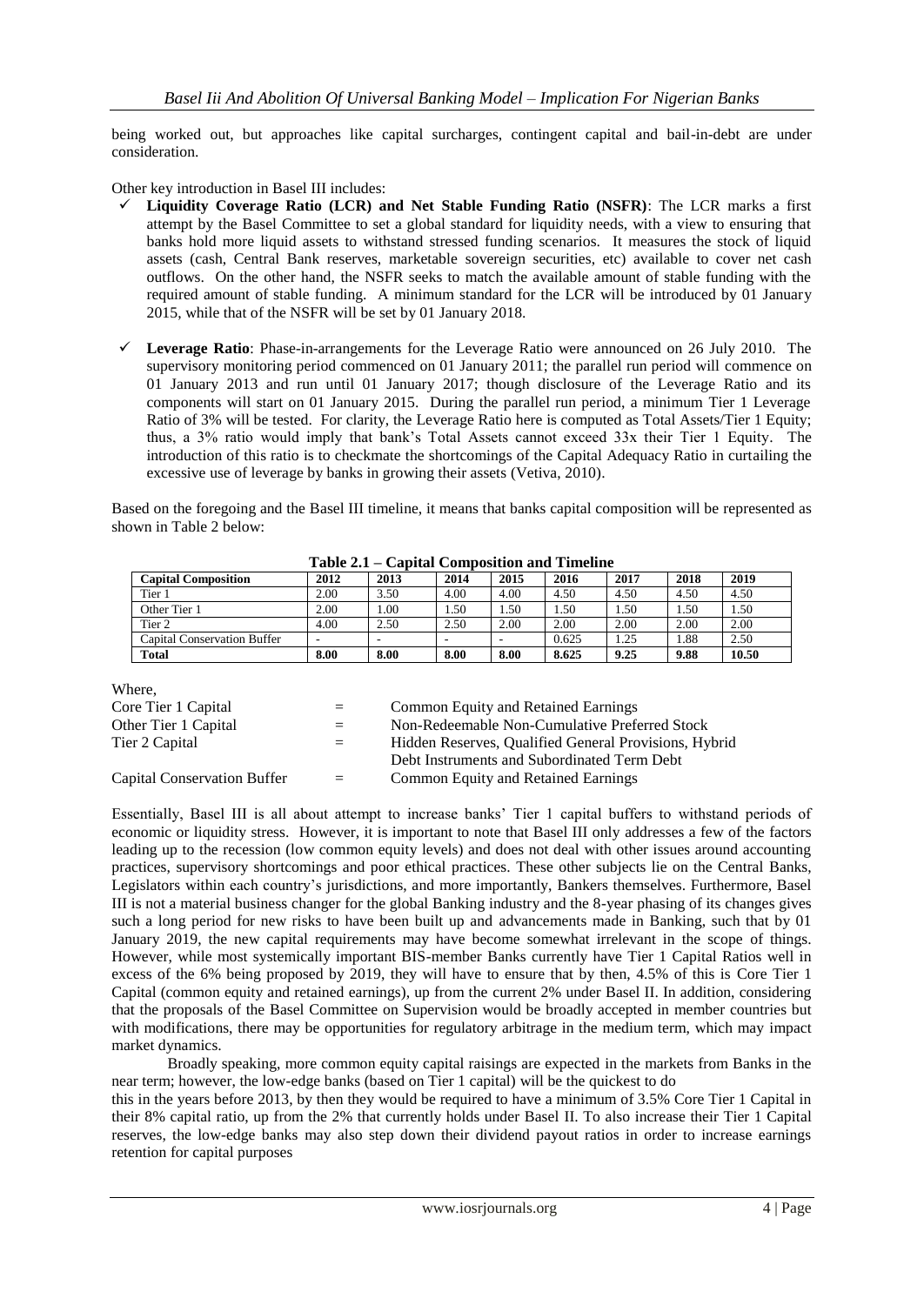On the other hand, with increased clarity as to the new capital requirements, the top-edge banks would likely be encouraged to raise their dividend payout ratios and share buybacks, since they would clearly have excess levels of capital. Furthermore, the top-edge banks would also have more capital to allocate to new business growth areas, mergers and acquisitions (Vetiva, 2010).

Moreover the Capital Conservation Buffer of 2.5% has been described as a welcome introduction, especially as it will basically be composed of common equity and retained earnings; and in addition to Core Tier 1 Capital of 4.5%, will ensure that at least 67% of Banks" base capital structures is made up of fully loss absorbing capital, up from 25%. However, it must be noted that in the build-up to the initial phasing-in period for this buffer by 2016, compliance efforts by Banks may stall asset growth and impact their profitability profiles negatively, as any extra capital reserved is an opportunity cost for a more significant asset growth (analysts estimate the opportunity cost could be as high as 1:15 for top American Banks). The impact of the Liquidity Coverage Ratio would also be mixed, as while on the one hand it will definitely raise the liquidity of Banks, it would on the other hand place downward pressure on profitability and Return on Equity, especially in a period where the use of leverage is being de-emphasized or discouraged. More sovereign paper implies more lower yielding securities in Banks' asset mixes relative to higher yielding risk assets; conversely, it is a "backdoor" to helping the low-edge banks shore up their capital ratios, as these securities would have lower risk weightings in capital ratio computations. For quite a number of non-BIS countries where domestic debt markets are still nascent and lacking sufficient marketable sovereign/quasi-sovereign securities, implementing this ratio may prove challenging. Nevertheless, the implementation of this ratio is not expected till another  $\bar{5}$  years (01) January 2015); thus, immediate impact will be near-nil, except in situations where the "backdoor" proves favorable for some Banks.

In Nigerian context, are there any immediate implications from Basel III? Vetiva (2010) are of the view that any such implications are still way off, more so because Nigeria is yet to fully implement Basel II, with most progress having only been made with pillar 1 – minimum capital requirements and risk management. Notably, for most of the progress that has been made, it was not until the tenure of the current CBN Governor, Sanusi Lamido Sanusi, that Nigeria began enforcing risk management frameworks in Nigerian Banks and commenced risk-based supervision. However, a lot of what we have now are still merely frameworks which are yet to be fully tested under varying economic cycles. Furthermore, considering that Nigerian Banks are still well capitalized, with over 90% of their equity being Tier 1, Basel III has no material and immediate implications for Nigeria. This can be clearly seen with figures in Table 3 below:

| 1 apie 5.1 | Cleared Danks Capital Adequacy Ratios as at 2010 |                      |
|------------|--------------------------------------------------|----------------------|
| S/N        | <b>Bank</b>                                      | <b>Capital Ratio</b> |
| 1.         | Fidelity                                         | 40%                  |
| 2.         | <b>FCMB</b>                                      | 40%                  |
| 3.         | Zenith                                           | 28%                  |
| 4.         | Stanbic-IBTC                                     | 35%                  |
| 5.         | Access                                           | 32%                  |
| 6.         | Ecobank                                          | 24%                  |
| 7.         | <b>Guaranty Trust</b>                            | 26%                  |
| 8.         | <b>First Bank</b>                                | 16%                  |
| 9.         | Diamond                                          | 20%                  |
| 10.        | Skye                                             | 17%                  |
| 11.        | <b>UBA</b>                                       | 16%                  |
| 12.        | Sterling                                         | 12%                  |

| Table 3.1 |  | <b>Cleared Banks Capital Adequacy Ratios as at 2010</b> |
|-----------|--|---------------------------------------------------------|
|           |  |                                                         |

Vetiva Research, 2010

As can be seen Nigerian banks have capital adequacy ratios well above the 8% prescribed by Basel II. But as observed earlier, Basel III recommendation will have no immediate consequence for Nigerian banks.

#### **III. Abolition of Universal Banking Concept**

The *Guidelines for the Practice of Universal Banking in Nigeria* issued by the CBN on 22 December 2000 **(**Universal Banking Guidelines**)**, introduced a new specie of banks; outside the contemplation of the Banks and Other Financial Institutions Act, 2004 (BOFIA) that is, the Universal Bank. This Guideline gave impetus to the incursions by the banks into diverse non-banking businesses. However, the reforms in the Nigerian financial sector brought to the fore, concerns over the risks to which depositor's funds were exposed due to the activities of some of the banks.

To address the above concern and thereby ensure that depositors" funds are adequately ring-fenced, and that banks focus on core-banking business (which falls within CBN"s regulatory radar), the CBN undertook a review of the Universal Banking Model. This review also involved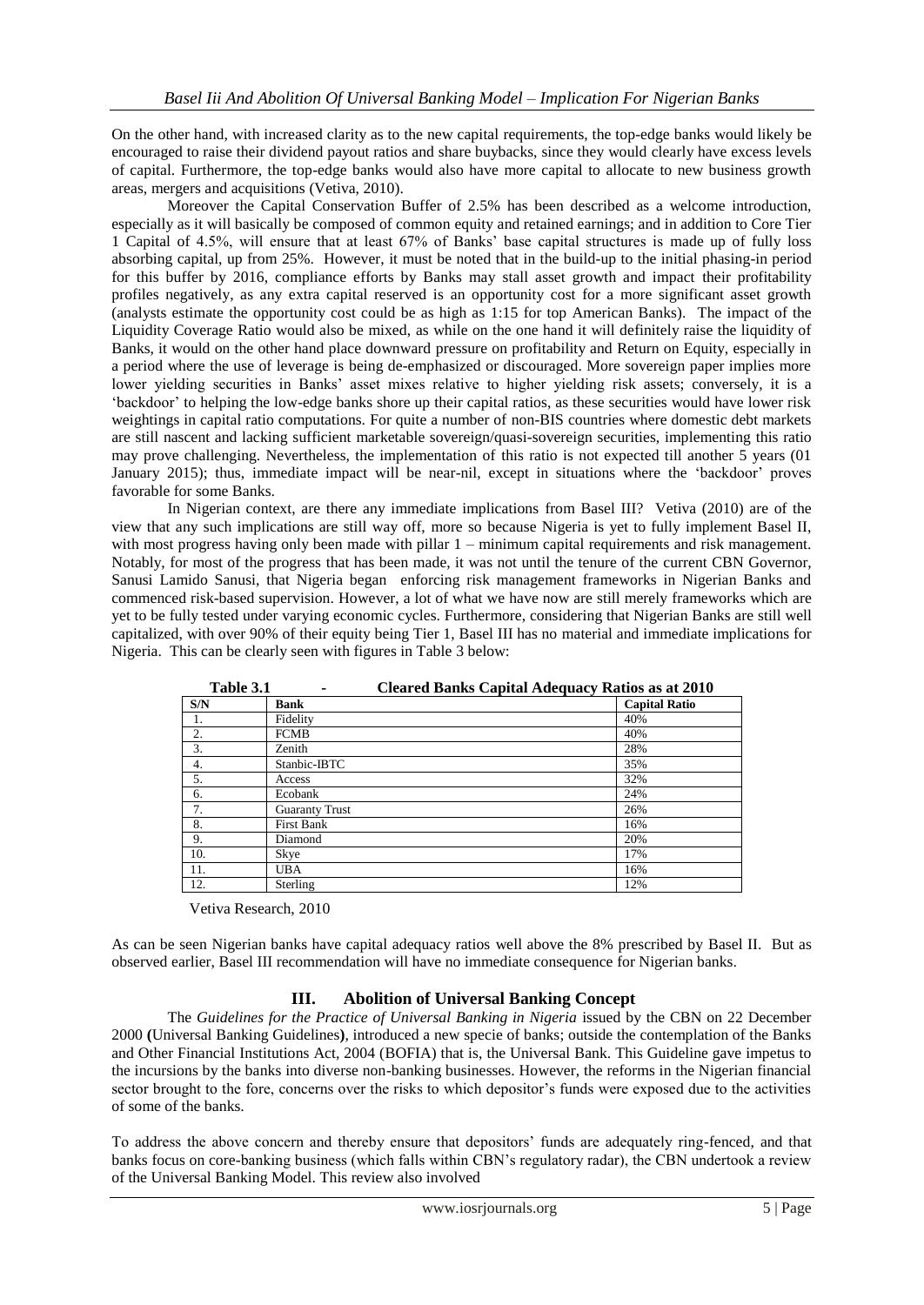a comparative analysis of structures (such as Holding Company structures) used in other financial markets to adequately segregate business, function and risks, where diverse financial services are undertaken through separate entities within a financial supermarket. In addition, comments were received from key industry stakeholders and this served as input towards the finalization of the exposure draft document which was circulated by the CBN in March 2010.

Sequel to the exposure draft, the CBN published the *Circular on the Review of the Universal Banking Model* dated 7 September, 2010 with reference number BSD/DIR/GEN/UBM/03/025. The circular outlined the intentions of the CBN to repeal the Universal Banking regime and enjoined the banks to submit their Compliance Plans to the CBN. Consequently, on 8 November, 2010, the CBN repealed the Universal Banking Guidelines via the *Regulation on The Scope Of Banking Activities & Ancillary Matters, No. 3, 2010* **(**the 2010 Regulation**)**, which principally abolished the Universal Banking Model amongst others. Note, that whilst the 2010 Regulation is dated 4 November 2010, its Commencement Date is 15 November, 2010.

#### **Highlights of the 2010 Regulation**

The 2010 Regulation comprises of about 11 (eleven) sections and in the main, deals with the following broad issues:

- *Reverses the Universal Banking Guidelines*  whilst the 2010 Regulation takes effect almost  $\Box$ immediately, this does not invalidate any acts done pursuant to the Universal Banking Guidelines, between the Commencement Date and the Effective Date 14 May 2012.
- $\Box$ *Re-instates the narrow definition of banking as contemplated under BOFIA – Section 66 of BOFIA* circumscribes the permitted activities for banks though the Governor of the CBN may, by Order published in the Gazette, designate certain other business as banking business.
- $\Box$ *Prohibits banks from establishing, maintaining or permitting to exist, any Related Enterprise* – Related Enterprise is defined in the 2010 Regulation to mean any (x) Associate, (y) Subsidiary or (z) Enterprise which a bank controls, possesses common directorship or equity interest in. However, banks may, with the permission of the CBN, maintain a foreign banking institution as a Related Enterprise. Other exceptions include (x) permitted investments under Section 21(1) and 22(1)(c) of BOFIA; (b) approved companies jointly owned by two or more banks for certain developmental purposes; and (c) Custodians licensed as such under the Pension Reform Act, 2004.
- $\Box$ Requires banks to dispose of all real estate interest acquired for purposes *other than for use as business premises.*
- $\Box$ *Prohibits banks from funding or otherwise investing in political activities or the like.*
- $\Box$ *Banks are required to divest themselves of interests in Related Enterprises except as permitted by the 2010 Regulation -* To ensure the integrity of this process, the divestiture should be on an arm"s length basis and should take into consideration, the interests of stakeholders such as depositors and shareholders.
- $\Box$ *Requires banks currently operating under a Universal Banking License, to submit a Compliance Plan* **–** This Compliance Plan should be approved by the board of the bank and submitted to the CBN within 90 days of the Commencement Date of the 2010 Regulation. The Plan is required to detail amongst others, the type of banking license such bank proposes to operate and how the bank intends to situate itself within the provisions of the 2010 Regulation. Where it considers the Compliance Plan satisfactory, the CBN shall grant the bank an approval-in-principle. This entitles the bank to commence restructuring of its operations, in line with the new regime. Failure to submit a Compliance Plan or obtain an approval-in-principle within the stipulated timeframe, would entitle the CBN to vary the license conditions of the bank, in order to bring it in conformity with the current licensing regime.
- $\Box$ Requires banks to apply to the CBN not *later than 60 days prior to the Effective Date, for a license to operate as one of the bank types permitted under BOFIA –* These are limited to Commercial Banks, Merchant Banks and Specialized Banks (non-interest banks, microfinance banks, development banks and mortgage banks. Subject to relevant rules, regulations, and guidelines on licensing, authorization, operation and conduct of business that the CBN may issue periodically, the Commercial Banks referred to above may carry on banking business on a regional, national or international basis. For example, Wema Bank Plc, recently applied to CBN seeking a banking license, to operate as a regional bank with the regulatory capital requirement of N10 billion.
- *Application for a license*  This may be made further to an approval-in-principle by the CBN, or  $\Box$ pursuant to a variation of the existing Universal Banking License held by a bank as a result of its failure to obtain an approval-in-principle or submit a Compliance Plan within the stipulated timeline. A successful applicant shall submit its Universal Banking License in exchange for one of the permitted banking models.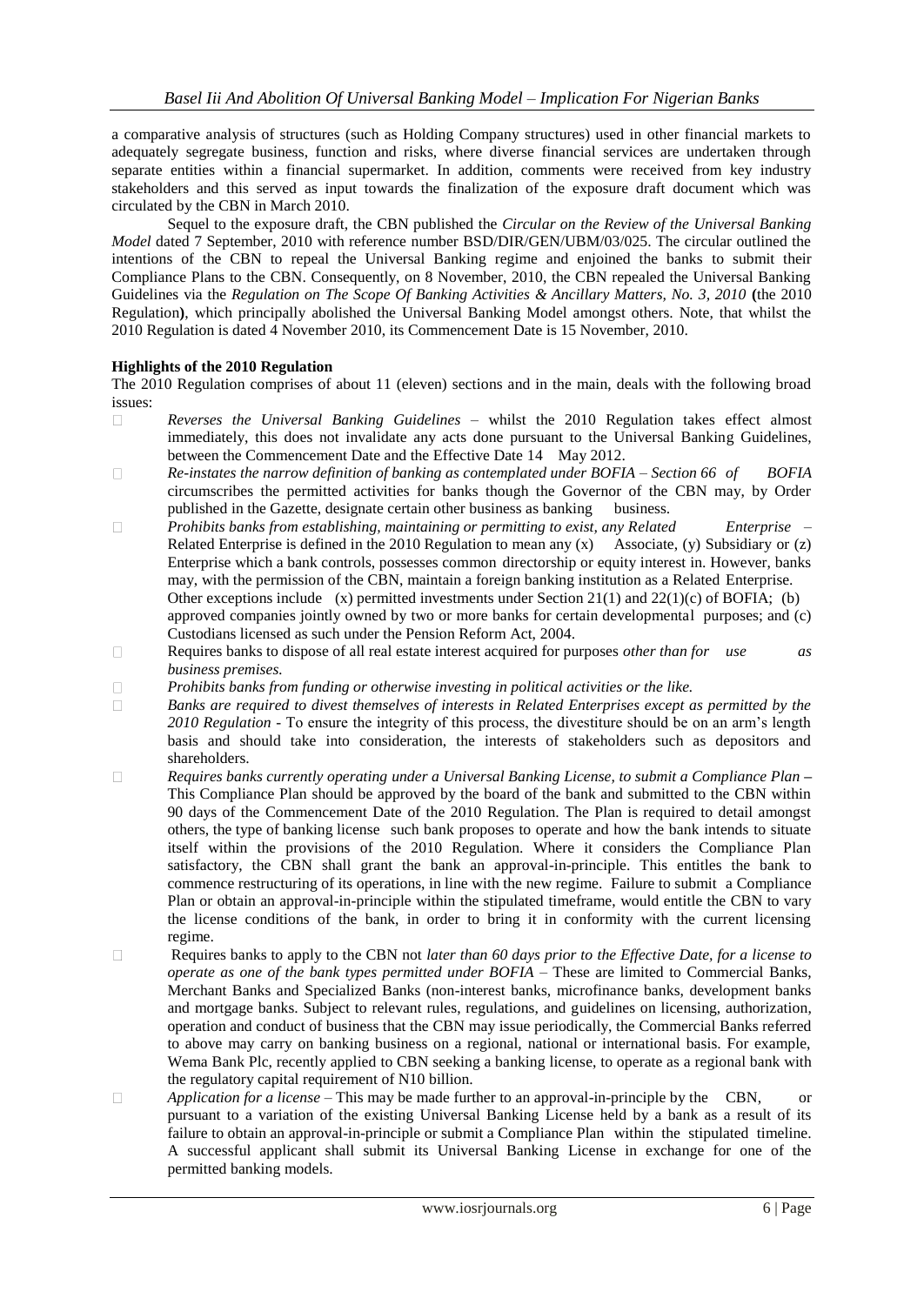$\Box$ Where a bank fails to obtain a banking license by the Effective Date, such a bank shall cease to carry on banking business in Nigeria and consequently, shall deliver its Universal Banking License to the CBN.

Following the release of this final guideline on Commercial and Merchant Banking by September 2010, the CBN gave the much expected clarity which brings to an end, the 10-year age of Universal Banking in Nigeria. Similar to the underlying rationale behind the introduction of Basel III requirements on the global scene, the repeal of Universal Banking was premised on the model's observed weaknesses in ensuring safety of depositors' funds in the aftermath of the recent economic and financial crisis. With the setting aside of the one-model-fitsall structure, the CBN will now require Universal Banks (currently all Banks) to divest from all their non-Banking businesses and focus solely on Commercial/Merchant/Specialized Banking (the CBN"s preference) or form a Holding Company structure in the event that the Bank desires to retain its non-Banking subsidiaries. The minimum standards on Commercial and Merchant Banking have already been published. But unlike Basel III which may not have any material impact on Nigerian Banks in the near to medium term, the abolishment of Universal Banking would have quite significant implications for investors, earnings, valuations, Banks themselves and the Nigerian economy at large. Before delving into these, it is appropriate review the operation of the erstwhile universal banking in Nigeria.

# **IV. Evolution of Universal Banking in Nigeria**

According to Uzor (2010) the introduction of universal banking in Nigeria in 2000 was the climax of a trend towards a submersion of institutional boundaries among banks which began in 1990s. The trend itself was triggered by high competition on the liability side of the balance that followed the CBN liquidity tightening measures in 1980s. The first major hit on banking liquidity happened in 1986 when import deposits awaiting foreign exchange releases were de-monetized. The second measures came in May 1989 when the Central Bank directed all public sector related deposits in commercial banks to be transferred to the apex bank. The several liquidity cuts set banks on the most aggressive battle that turn out to be a lethal combat. A critical element of survival strategy was the pressure from the banks to remove regulatory restrictions in competing for deposits. Between 1990 and 2000, banking regulation gradually responded to these demands. The first regulatory nod for the eventual crumbling of institutional barriers between commercial and merchant banking came in 1991. Banks and other Financial Institutions Act (BOFIA) No. 25 1991 granted commercial banks permission to engage in equipment leasing business which was hitherto reserved for merchant banks. The decree permitted banks to own subsidiaries financial institutions which they held unofficially then. By then, diversification of operations of other arms of services industry was in full gear and the permission granted in the decree was in reality an endorsement of an unstoppable trend. Other regulatory responses soon follow reinforcing the trend towards the disappearance of institutional boundaries in the banking industry. This include the lowering of minimum deposit amount merchant banks were permitted to take from N50,000 to N10,000. The reduction at a period of high inflation and highly depreciated exchange rate meant virtually a permission to retail banking. In August 1996, the Central Bank of Nigeria exempted merchant banks from observing cash reserve requirement and mandatory allocation of credit to the small scale enterprises. This was in the effort to redress their competitive disadvantage. A major barrier however remained, which was the exclusion of merchant banks from providing payment services to customers by use of cheques. This constrained the ability of merchant banks to access interest free liabilities. This barrier became a growing source of discontent and agitation to create a level playing field continued. In June 1999, the Central Bank responded to this demand by offering merchant banks the option to convert into commercial banks. The regulatory move provided a big door of opportunity to merchant banks and applications for conversion flowed. By the end of 2000, not less than 10 merchant banks had converted to commercial banking. Conversion from merchant to commercial banking was an escape from operating restrictions in a highly competitive environment. Besides, the objectives for delimiting commercial and merchant banking such as avoiding conflicts of interests, excessive risk taking and possible abuses in credit and investment operations where no longer tenable in the environment of liberalization and deregulation of financial services market. By the end of 1990 decade, the eventual end of commercial and merchant banking distinctions has come. In 2000, the Central bank surveyed the operating environment for universal banking and gave approval to its introduction in principle. The guideline for universal banking was issued in December 2000 creating a level playing field for all banks for the first time to extend their frontier beyond traditional banking services. Under the guidelines, banks were permitted to engage in any or a combination of money markets, capital market activities and insurance services. However, after 10 years of operations of universal banking, it become obvious that there were inherent abuses which include conflicts of interests, excessive risk taking and insider abuses. The banking crisis that the country witnessed within the 10-year operation of universal banking was an eloquent testimony of the wisdom of separating commercial banking from investment banking. The commercial banks in Nigeria clearly over-stretched their level of competency and capacity in an attempt to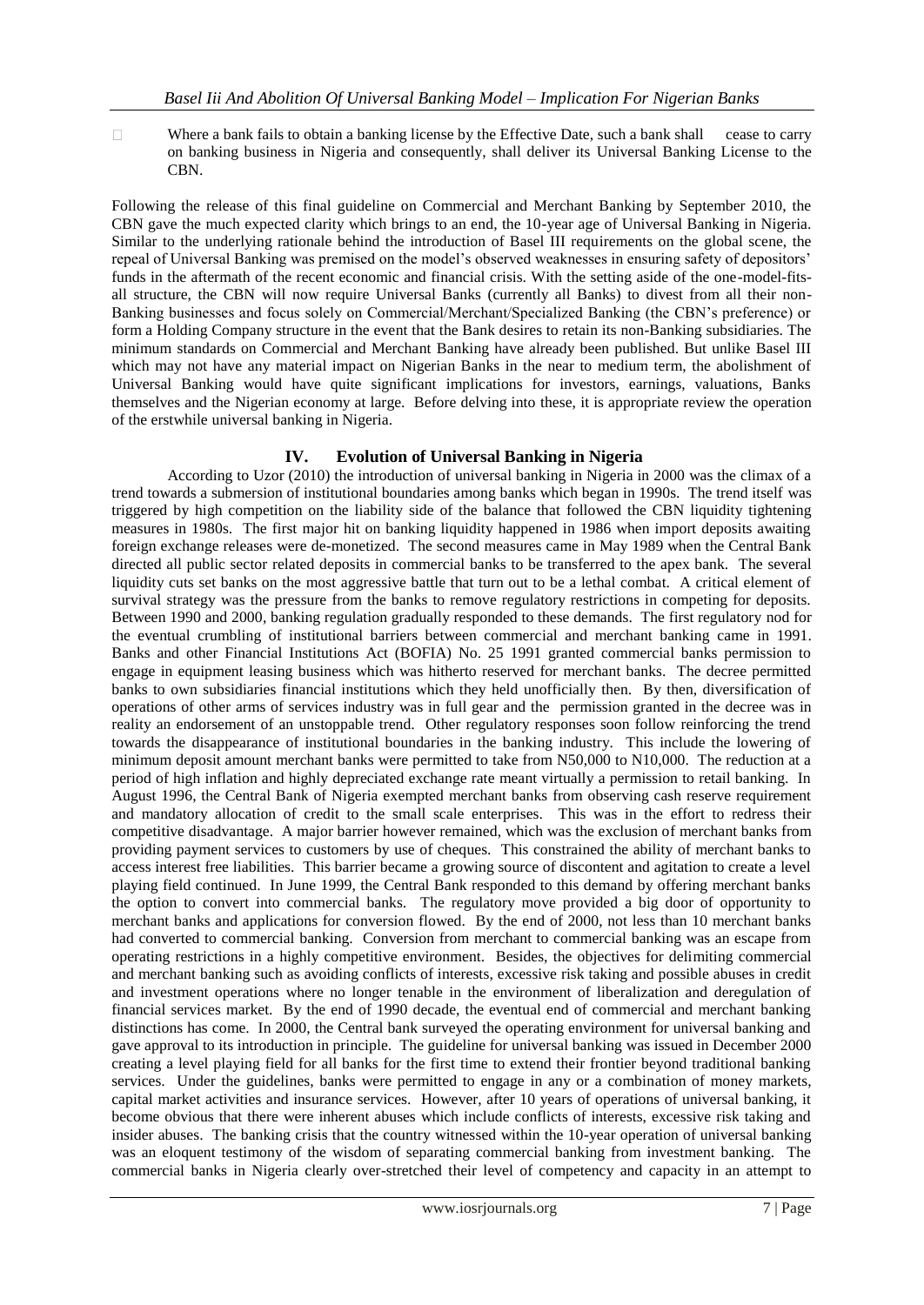become financial supermarkets. The economic recession which pulled down many global banks and exposed multiple weaknesses in regulation and banking structures further gave credence to the need to once more "ringfence" core banking from non-banking influences. The universal banking was finally abolished in 2010.

#### **4.2 New Licensing Model**

According Datatrust (2010) the main target of the new licensing model is to withdraw the permission to banks to engage in non-traditional banking activities. A bank will only be licensed to operate core banking services specifically defined in its mandate. Since it cannot engage in other financial market activity, it will not be permitted to own a subsidiary. In fact, it will not need subsidiaries within the same geographical market. Expansion of business will be vertical only into new geographical markets and no longer horizontal into noncore banking business. This will ensure that a bank concentrate and specializes in the core banking business rather than trying to be a financial supermarket, where fraudulent directors often use subsidiaries to loot the banks. A bank will become either commercial or merchant. A merchant bank is required to have a minimum paid up share capital of N15bilion. A commercial bank may be one of three types – regional, national or international with minimum paid up requirement of N10billion, N25billion and N50billion respectively. There will be specialized banks under which Primary Mortgage Institutions, Discount Houses, Development Banks and Micro-Finance Banks are grouped. New comers to this group are the Non-interest banks, which may opt to be either regional or national.

According to Uzor (2010) an important innovation in the new model is the return from shareholders fund to paid-up share capital in defining minimum capitalization benchmarks for banks. The implication of this is that some banks will have to capitalize their reserves to comply with the requirement, while some others will need fresh equity injection to meet the regulatory requirements. To the banks with negative equity capital, the new capital requirement is a big mountain ahead. They will need to make massive injection of new funds to cross the regulatory hurdle. As at 2010 bank capitalization, 11 banks are in position to meet the requirement of N50billion paid up capital for international banks without raising new money. They include Zenith Bank, First Bank, Guaranty Trust Bank, United Bank for Africa, Access Bank, Fidelity Bank, First City Monument Bank, Diamond Bank, Skye Bank, Stanbic-IBTC and Ecobank Nigeria. They will however, need to capitalize a large of amount of outstanding reserves, which are more than adequate for that purpose. According to Uzor (2010) because regulatory policy shifted from paid up capital to shareholders funds during the consolidation exercise, paid up amount of banks are presently quite low relative to equity base. Now that policy has swing back to paid-up capital, only the 11 banks are in a position to comply without fresh capital injection. Capitalization of reserves appears to be a more viable option for them than raising new money in the present circumstances.

There is wisdom in ring-fencing banking, according to the Central Bank from non banking business as a strategy to secure depositors funds. A good part of the huge losses that hit banks revenues and capital stocks during the financial crisis came from the operation of the subsidiaries. In effect, the operations of banks subsidiaries that are mostly not within the regulation of the central bank do expose depositors' funds to greater risk of loss. International banks do own banking subsidiaries in other countries only, which will not engage in any other business than banking. Operating mandate of foreign subsidiaries is however not within the Central Bank authority. It seems that foreign subsidiaries of international banks will be the escape route for banks to do offshore what they will not be allowed to do at home. This is because it is likely to be easier and less costly for an oversea subsidiary to set up a new outfit in a country of resident than its holding company at home to incorporate a new company in the same country. Some holding companies may resort to registering a local subsidiary that will oversee all its international operations. All foreign based subsidiaries will then come under the umbrella of such an institution.

Below is an overview of the new banking structure.

| <b>Universal Banking</b> | <b>Commercial Banking</b> | <b>Monoline Banking</b> | <b>Specialized Banking</b> |
|--------------------------|---------------------------|-------------------------|----------------------------|
| Banking                  | International<br>٠        | Merchant Banking        | Microfinance               |
| Insurance                | National<br>٠             |                         | Mortgage                   |
| <b>Asset Management</b>  | Regional<br>٠             |                         | Non-Interest               |
| Stock-broking            |                           |                         | - Regional                 |
| Pension Custodian        |                           |                         | - National                 |
| Mortgage                 |                           |                         | Development Finance        |
| Trusteeship              |                           |                         |                            |
| <b>Issuing House</b>     |                           |                         |                            |
| Microfinance             |                           |                         |                            |
| Registrar                |                           |                         |                            |
|                          |                           |                         |                            |

#### **New Banking Model**

#### **Holding Company Model**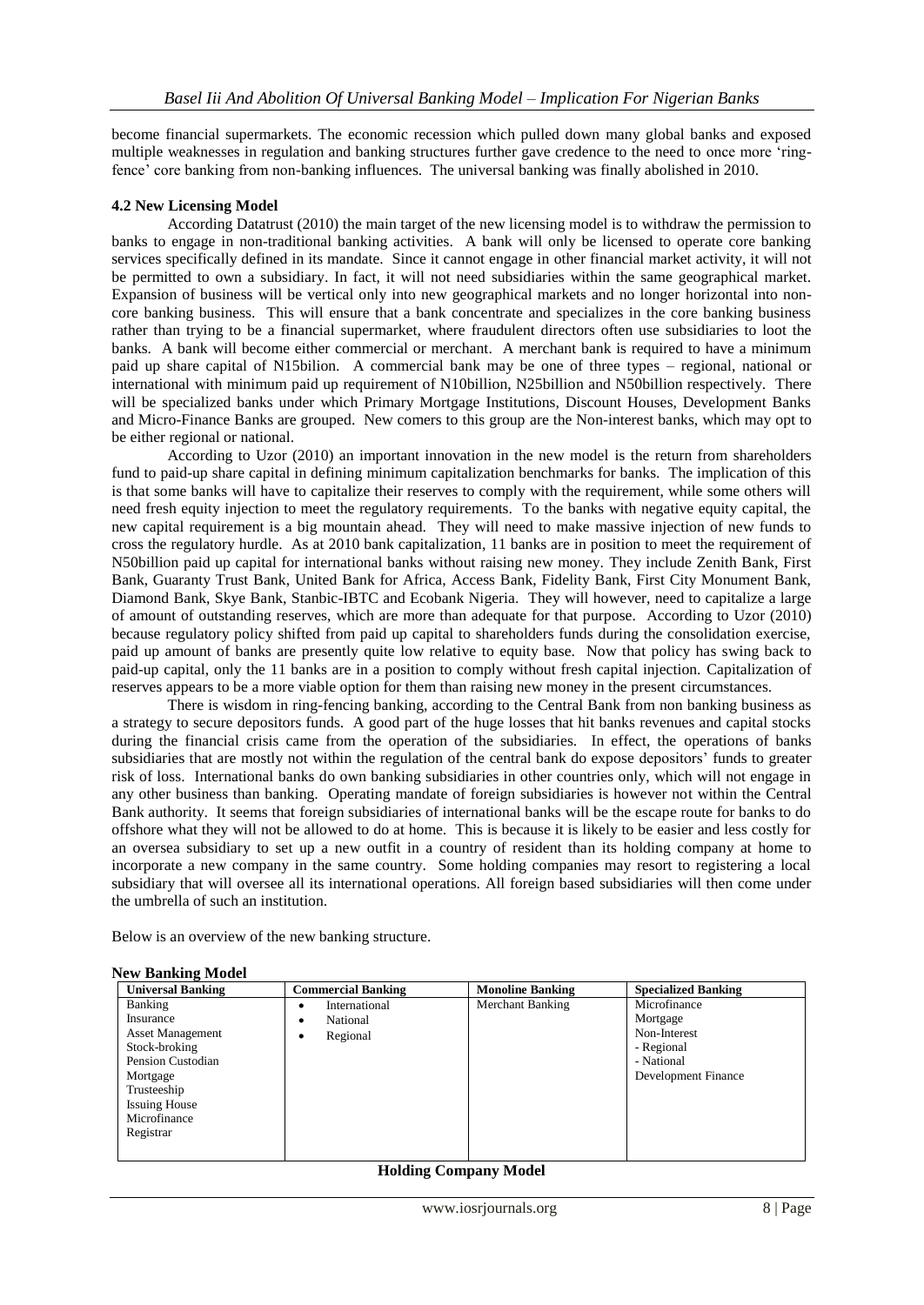

## **The Holding Company Model**

According to the CBN exposure draft on the Holdco framework, the Holdco shall own a Bank (or Banks) and may also engage in other financial services activities closely related to Banking but only through non-Bank subsidiaries. It shall be an "Other Financial Institution" (OFI) that owns at least (20%) of the share capital of at least 2 Banks or one Bank and any other financial institution. The Holdco must own adequate voting stock in another Company to exercise control (>50%) or significant influence (>20%) of that Company"s operations. The Holdco will be non-operating and will only be allowed to acquire, hold and administer permitted investments (defined under scope of operations/ permitted investments). A holding company model is an essential part of the new licensing structure as it provides a survival roof to house the numerous subsidiaries of banks already in existence. Without a holding company, all the existing subsidiaries of the banks will need to either be sold off or shut down. The repeal of the universal banking guideline requires banks to divest from all non-banking subsidiaries. The holding company is not expected to be restricted to hold equities in only banks and financial services organization. It will be owned by the shareholders that presently own the group of bank and its subsidiaries since it is a regulatory invention, the Central bank, is likely not to see the need to spell out restrictive operating framework for holding companies at this stage. Where a bank does not own its subsidiaries fully, only its proportionate share of the institution will be transferred to the holding company. Consequently, net profit made in a year will be split between equity holders of the parent company and non-controlling interest. The principal activity of a holding company will be to provide banking and other financial (or non financial services) depending on its regulatory authorization through its subsidiaries within the area specified in its operating license. A holding company will normally publish consolidated financial statement of its and that of the group of its subsidiaries. An income of a typical non-operating bank holding company will show dividend as its main revenue line, representing profit for the year. To the profit for the year, profit/loss from sales of investment and net valuation gain/losses are added or deducted to arrive at a comprehensive income for the period. The holding company can be expected to share some assets with its subsidiaries, such as buildings, human resources, information technology and other infrastructures. That means it will have an opportunity to earn an additional income and will also bear some costs, though it is considered non-operating. Such incomes and costs will however be relatively small.

According to Uzor (2010) the assets of the holding company constitute essentially investments in subsidiaries, which are represented by the sum of share capital and reserves on the liability side of the balance sheet. Consequently, in terms of the size of the balance sheet, a non-operating bank holding company will be significantly smaller than the group. This is because a principal asset and liabilities of the subsidiaries are not part of its financial position. The specific surgical operation that will happen is to detach ownership and control of banks subsidiaries from the bank itself. Ownership will be transferred to the holding company where a Group Chief Executive Officer is expected to reside. The Group Chief Executive Officer will have responsibility to oversee and report on the operations of the entire group. The CEO of the bank, like any of the other subsidiaries, will report to the Group Chief Executive Officer. Responsibility for realizing overall corporate objectives reside with the Group Chief Executive. To that responsibility attaches the authority for planning and implementation of a strategy needed to realize the group corporate targets. Who becomes the Chief Executive Officer of the holding company is not expected to be within the jurisdiction of the Central Bank. The change over to a holding company model is very likely to involve rationalization of existing subsidiaries of the banks. It is not likely that all the subsidiaries at present will continue to exist as separate entities. Some of the subsidiaries are likely to be collapsed to form about core areas of banks operations at the moment. These are banking, capital market and international market. The rest are insurance services and non-banks. Although there may be potential loss impact of the change in banking model on banks" earnings over the next few years through divestments, this would not be much considering the overall contribution of banks subsidiaries to their gross earnings and assets as shown in Table 4 below: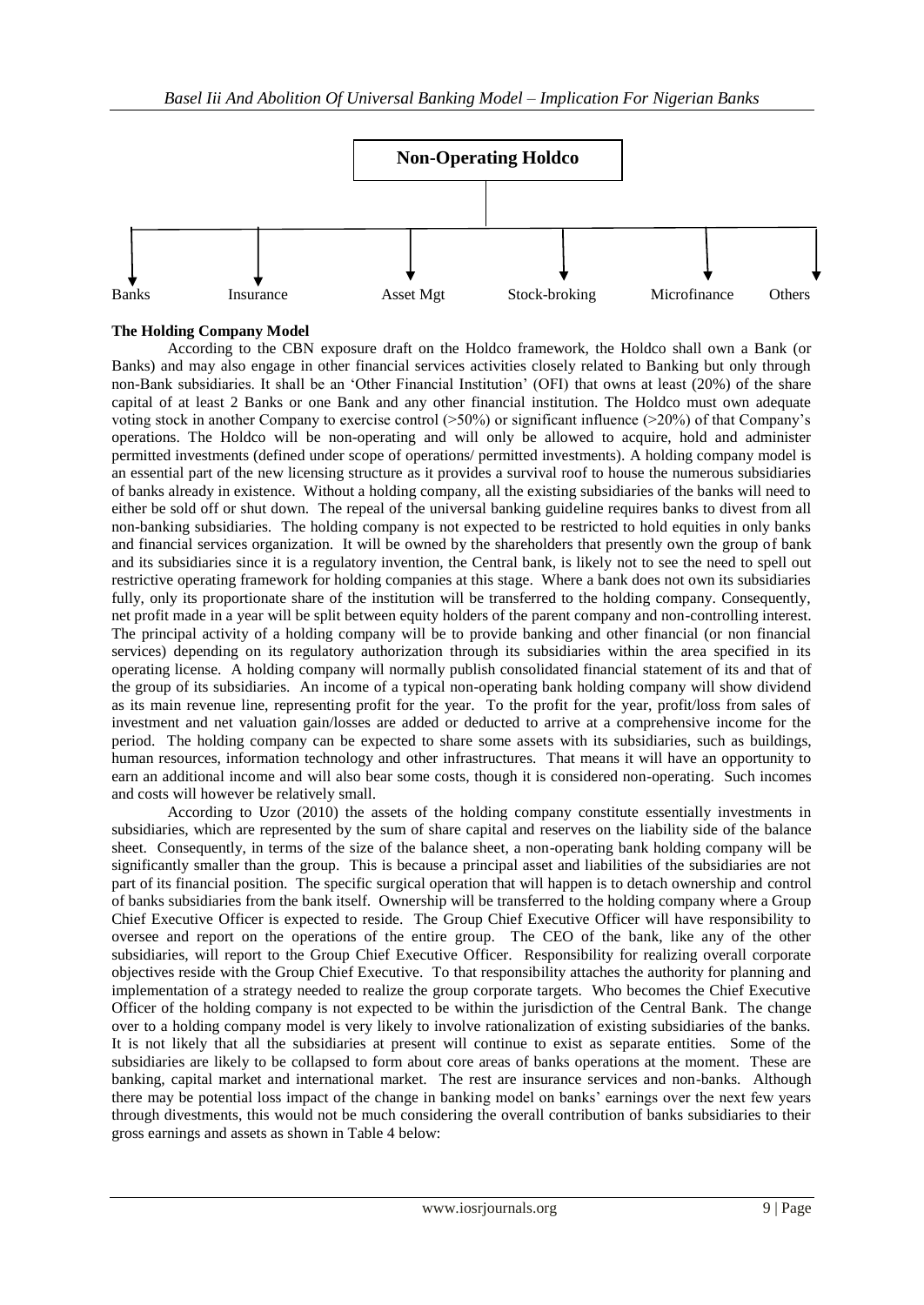| $\blacksquare$                               | Construction to Daniely, Total Holocell and OT000 Dataming all $\bullet$ of $\bullet$ |
|----------------------------------------------|---------------------------------------------------------------------------------------|
| <b>Bank</b>                                  | Average Subsidiary Contribution to Total Assets and Gross<br><b>Earnings</b>          |
| <b>Union Bank</b>                            | 15.35%                                                                                |
| First Bank                                   | 14.56%                                                                                |
| <b>Intercontinental Bank</b>                 | 12.91%                                                                                |
| Access Bank                                  | 10.24%                                                                                |
| <b>UBA</b>                                   | 10.08%                                                                                |
| Wema Bank                                    | 9.87%                                                                                 |
| Stanbic-IBTC                                 | 7.10%                                                                                 |
| <b>Sterling Bank</b>                         | 7.02%                                                                                 |
| Zenith Bank                                  | 6.78%                                                                                 |
| Diamond Bank                                 | 5.82%                                                                                 |
| Afribank                                     | 5.81%                                                                                 |
| GT Bank                                      | 5.52%                                                                                 |
| <b>Bank PHB</b>                              | 4.47%                                                                                 |
| <b>FCMB</b>                                  | 3.72%                                                                                 |
| Oceanic                                      | 3.57%                                                                                 |
| Skye Bank                                    | 2.66%                                                                                 |
| <b>First Inland Bank</b>                     | 2.63%                                                                                 |
| <b>Unity Bank</b>                            | 1.79%                                                                                 |
| <b>Fidelity Bank</b>                         | 1.37%                                                                                 |
| $\alpha$ $\mathbf{v}$ $\mathbf{v}$<br>1.2010 |                                                                                       |

**Table 4.1: Subsidiary Contribution to Banks' Total Assets and Gross Earnings as at 2010**

Source: Vetiva Research, 2010

As can be seen from the above, only about 3 of the non-banking subsidiaries currently contribute over 10% of the Banks" Gross Earnings and Total Assets on the average. Even the contribution is only this high because subsidiary numbers as reported include off-shore banking operations. It must be noted that subsidiaries contribution is a combination of non-banking subsidiaries (domestic and international) and international banking subsidiaries.

It is pertinent to point out that where a holding company has a company registry as its subsidiary, the Central Bank is not going to allow the company to handle share registration for the bank. According to Uzor (2010) how it will enforce this rule at the group level, which will now come under the domain of other regulatory bodies, will depend on the level of cooperation among financial market regulators. Share registration flaws are believed to be so much that regulators are very likely unanimous in extending the restriction. Significant regulatory changes will need to happen to permit the change to the holding company structure.

At this point, we highlight the general features of the different banks under the new banking model.

| S/N | <b>Bank Type</b>               | Capital                 | <b>Key Characteristics</b>                                                                                                                                                                                                                                                                                                                                       |
|-----|--------------------------------|-------------------------|------------------------------------------------------------------------------------------------------------------------------------------------------------------------------------------------------------------------------------------------------------------------------------------------------------------------------------------------------------------|
|     | <b>Commercial Banking</b>      |                         | In addition to the generally acceptable business of<br>commercial<br>Banks, the new guidelines restricts Commercial Banks'<br>abilities to provide financial advisory services to only those<br>that are incidental to its normal business and do not require                                                                                                    |
|     |                                |                         | regulatory filings with the Securities and Exchange<br>Commission. Furthermore, they are restricted from carrying<br>on any of the following businesses: insurance, loss adjusting,<br>reinsurance, asset management, issuing house, proprietary<br>trading (except as permitted) and any other business activity<br>that the CBN may from time to time restrict |
|     | <b>Regional Banking</b><br>(a) | N <sub>10</sub> billion | Entitled to carry on Banking business within a<br>$\bullet$<br>minimum of 6 and maximum of 12 contiguous<br>States lying within not more than 2 geopolitical<br>zones*, as well as within the Federal Capital<br>Territory.<br>Precluded from settlement bank activities                                                                                         |
|     | (b)<br><b>National Banking</b> | N <sub>25</sub> billion | Entitled to carry on Banking business within every<br>State<br>Precluded from settlement bank activities                                                                                                                                                                                                                                                         |

#### **Table 4.2 Characteristics of the New Banking Model**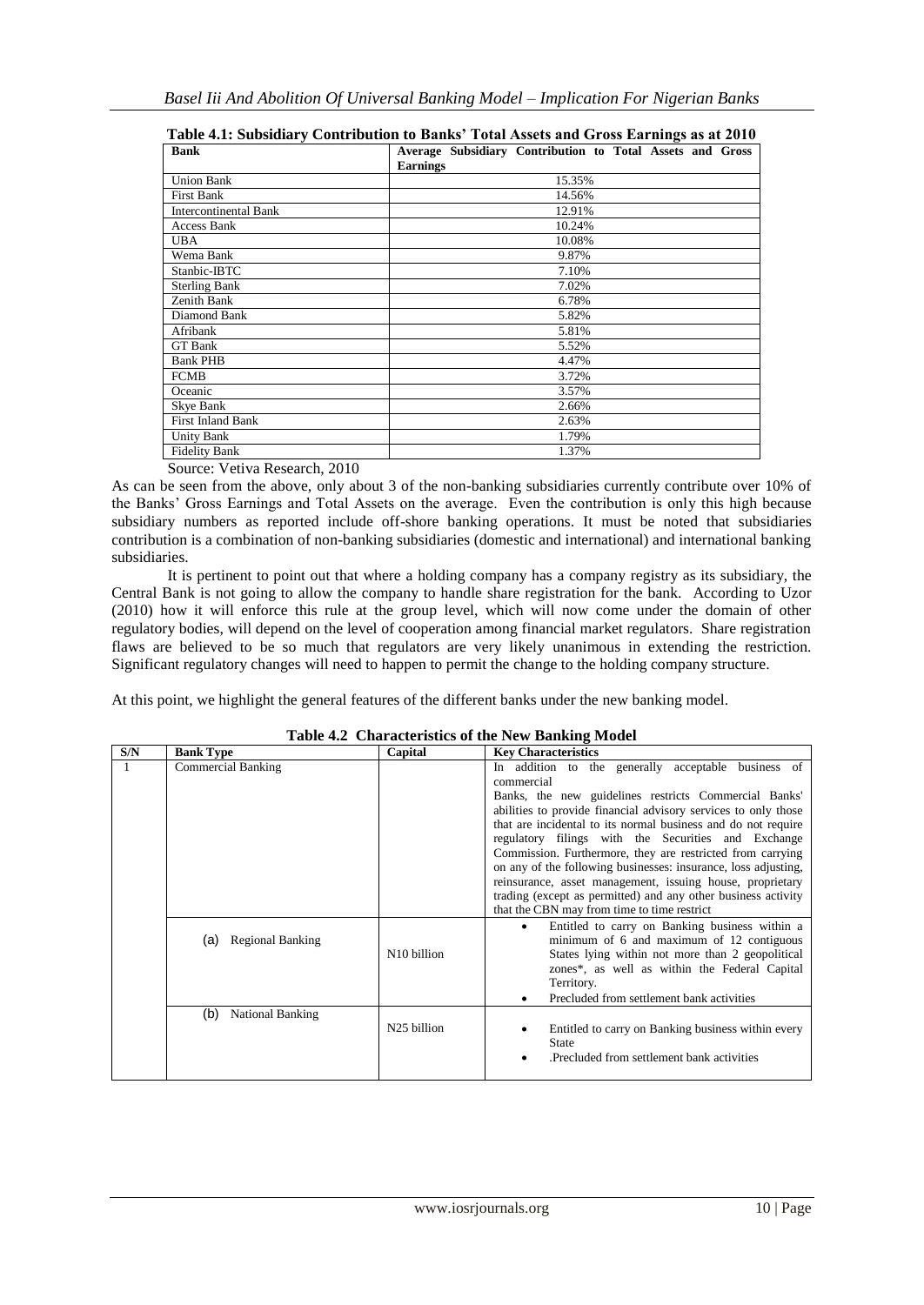| <b>International Banking</b><br>(C) | N50 billion                           | Entitled to carry on Banking business within all<br>States, as well as establish and maintain offshore<br>banking operations in jurisdictions of its choice,<br>subject to the approval of the CBN and<br>compliance with regulatory requirements of host<br>country<br>Precluded from settlement bank activities                                                                                                                                                                                                                                                                                                                                                                                                                                                                                                                                                                                                                         |
|-------------------------------------|---------------------------------------|-------------------------------------------------------------------------------------------------------------------------------------------------------------------------------------------------------------------------------------------------------------------------------------------------------------------------------------------------------------------------------------------------------------------------------------------------------------------------------------------------------------------------------------------------------------------------------------------------------------------------------------------------------------------------------------------------------------------------------------------------------------------------------------------------------------------------------------------------------------------------------------------------------------------------------------------|
| $\mathfrak{D}$<br>Merchant Banking  | 15 billion                            | Take deposits in an amount not below N100<br>٠<br>million per tranche<br>Provide finance and credit facilities to non-retail<br>customers<br>Deal in forex and provide forex services<br>$\bullet$<br>Act as Issuing House, subject to the provisions of<br><b>BOFIA</b><br>Provide underwriting services for equity issues,<br>subject to the provisions of BOFIA and prior<br>notification in writing to the CBN Provide treasury<br>management services, including the provision of<br>money market, fixed income and<br>forex<br>management services on behalf of clients<br>Provide financial, consultancy and advisory<br>services relating to corporate and investment<br>matters, for a fee<br>Provide asset management services, securities<br>$\bullet$<br>dealing and Brokerage<br>Proprietary trading; fixed income trading;<br>custodial services; debt factoring; issue, discount<br>and rediscount negotiable instruments. |
| <b>Specialized Banking</b>          |                                       | The draft framework for the regulation and supervision of                                                                                                                                                                                                                                                                                                                                                                                                                                                                                                                                                                                                                                                                                                                                                                                                                                                                                 |
| Microfinance bank<br>(a)            |                                       | Non-Interest Banks is being finalized based on feedback                                                                                                                                                                                                                                                                                                                                                                                                                                                                                                                                                                                                                                                                                                                                                                                                                                                                                   |
| (b)<br><b>Development Banks</b>     |                                       | received from industry operators and key stakeholders. In<br>addition, the framework for Primary Mortgage Institutions is<br>being reviewed and finalized in terms of operations and<br>funding for the Mortgage Sector. Pending the issuance of<br>revised guidelines by the CBN, PMIs, Microfinance Banks<br>and Development Banks shall continue to<br>perform their specialized roles within the framework of<br>existing guidelines                                                                                                                                                                                                                                                                                                                                                                                                                                                                                                  |
| Mortgage Bank<br>(c)                | N5 billion                            |                                                                                                                                                                                                                                                                                                                                                                                                                                                                                                                                                                                                                                                                                                                                                                                                                                                                                                                                           |
| Non-Interest<br>(d)                 |                                       |                                                                                                                                                                                                                                                                                                                                                                                                                                                                                                                                                                                                                                                                                                                                                                                                                                                                                                                                           |
| National<br>Regional                | N <sub>10</sub> billion<br>N5 billion |                                                                                                                                                                                                                                                                                                                                                                                                                                                                                                                                                                                                                                                                                                                                                                                                                                                                                                                                           |

## **V. Implication of the Abolition of Universal Banking and the New Banking Model in Nigeria**

Unlike Basel III which we observed earlier may not have any material impact on Nigerian banking in the near to medium term, the abolishment of universal banking model and the new banking model will have far reaching implication for the banks, the regulatory authorities especially the Central Bank and the economy in Nigeria. In a seminal work, Uzor (2010) highlight some of these implications namely, skewed playing field for banking competition, the return of ethnic banking and ethnic jingoism, the scramble for all banks to be classified as international banks, the enormous regulatory cost, increased instability in the banking system as a result of constant changes in policy and the apparent disconnect in objectives of the banking sector and the real sector.

# **5.1 Uneven Playing Field for Competition**

According to Uzor (2010) banking, by its nature, is a business that thrives on reputation. Every bank strives to build around its personality image that creates confidence and pride of association among the banking public. When a potential depositor decides to open an account with a particular bank it is because he believes that bank is not in a way inferior to any other bank accessible to him. Competition in banking service has always been and will continue to be to portray an institution as superior in as many areas of operation as possible. Once a competitive edge is created by a bank for itself or for it through regulatory action, others who fail to match that advantage will be sure to lose business. During the period of financial distress in the banking industry in 1990s and to some extent even today, the appointment of a bank for revenue collection for a government or government agencies is regarded an indication that the bank is financially healthy. Soon most banks secured such revenue collecting contracts with various government institutions and freely brandish the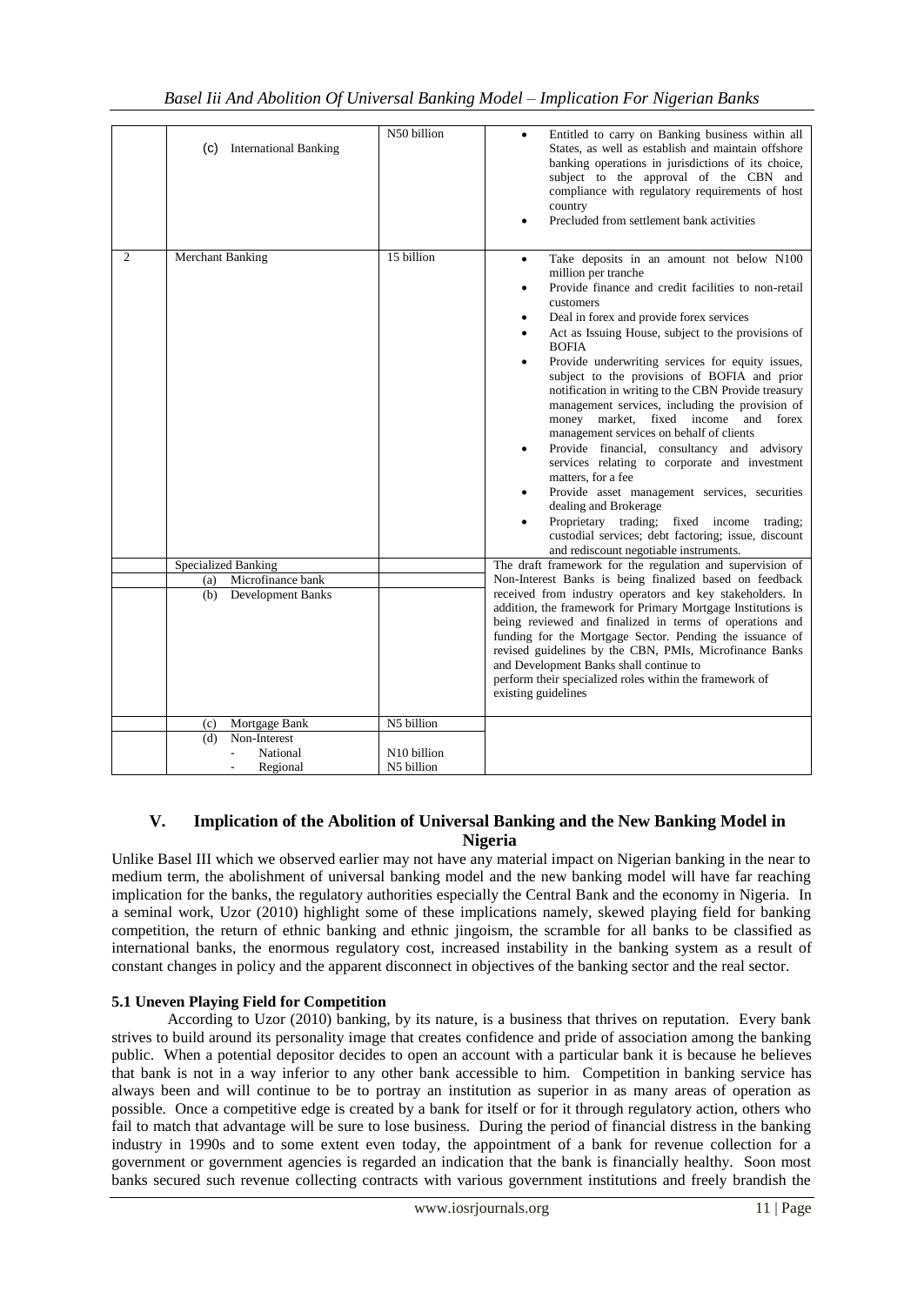appointment letters to potential depositors. Following the risk asset audit in the banks in 2009 and the classification of 8 banks as unhealthy, competition has tilted against problem banks to the advantage rated healthy. The new model that categorizes banks according to capital strength will ultimately create uneven playing field for competition.

## **5.2 Implication on Return Regional Banks**

As regulatory action and policies affect competitiveness, so do the ability or inability of banks to render financial services will ultimately affect a bank"s competitiveness. Hence a regional bank based in West will not attract people and institutions that do businesses in the East and North. If it is an existing bank, its clientele base will most likely split as people seek to open accounts with nationalized bank to be able to do what the regional banks will no longer be able to do for them. In that way, a regional bank will be shortening its operating horizon. According to the new banking model regional banks are permitted to operate in a minimum of six and maximum of 12 contiguous states of the federation, which must lie within two geopolitical zones. A major concern in that arrangement is that ownership is likely to reflect the chosen area of operation, which will reintroduce ethnic dimension in the banking business. According to Uzor (2010) in an era of high mobility of people and capital, it seems that the concept of regional banking needs a rethink. Such a bank does not appear to have been modeled towards customer orientation and will appear to be significantly disadvantaged in competition. If national banks can do all that regional banks can do and more, regional banks will gradually dim down to no more than microfinance banks and with time will be driven out from business completely. In a banking system where safety is yet to be attained, the notion will be if you are regional, you are not strong. As merchant banks pressed to be commercial banks in the 1990s, it can be expected that regional banks will be soon after begin to clamor to become national banks even for survival. It seems that it is better for the system that they are not created in the first place. There is however, just narrow door open for regional banks to establish a competitive edge and thrive in the country. This requires that they detract from general banking services and build their services around regional economy. A regional bank must of essence become an agricultural bank to develop survival route and a successful one at that. Perhaps, the Central Bank expect that with such banks, Nigeria could return to the era of groundnut pyramid in the North, the booming cocoa business in the West and the golden palm produce in the East. This will be wonderful but such banks will need to wear a complexion other than that of a commercial bank to be able to accomplish that goal. They will need longer term liabilities to provide development finance needed to build the plantations. If the central bank does not a have a clear answer as to how regional banks will be funded to get them deeply rooted in regional economies, such banks cannot survive in a competitive hostile environment waiting to stifle them at birth. To that must be added, concern about the hostile operating environment that are not conducive for small scale businesses to thrive in the country. According to Uzor (2010) how to sustain regional banks without growing regional economies will perhaps be a new lesson in business strategy. High mortality rate for small scale enterprises was the key factor that frustrated government owned development banks. Strong growth in regional economies is a key requirement for regional banks to have a competitive edge. Microfinance banks appear to have better prospect than regional banks. The significantly higher rates structure of microfinance banks gives them a competitive edge. Microfinance banks receive large funds in deposits because of comparatively higher interest rates they pay. They also charge as much as 50% per annum for funds they disburse. Regional banks will appear to have neither the operating advantage of national banks nor the operating freedom of microfinance banks. With time, they will migrate either upwards to be national banks or downwards to the microfinance banking class.

# **5.3 The Scramble For Who Becomes a National Bank?**

The prospects for national bank will be defined by the category of existing banks that will eventually belong to this group. According to Uzor (2010) there are four categories of competitive list of banks. These include industry leaders, made up of the largest banks that passed the central bank financial stress test and emerging banks, which are medium-sized and healthy banks. The rest are restructured banks which constitute the big and the small banks that were hardest hit during the financial crisis and the last are focused operators which are subsidiaries of foreign banks. Most of the industry leading members and emerging banks are already largely international banks by virtue of number of banking subsidiaries they have built offshore. Also, they have equity funds well above the paid up capital benchmark of N50billion specified under the new licensing structure. It can therefore, be taken for granted that they will apply for international banking license using their relatively large reserves to meet the paid up capital requirement. All that may be involved will be just accounting entries. It can be expected therefore, that regional banks will emerge from the host of the restructuring banks most of which presently wear a central bank label of unhealthy. That is exactly where their problem begins. Apparently, they will become national banks not be choice but because they have no other option. They lack the ability internally to become international banks suggesting that most of them that already have offshore subsidiaries would have to wound up such operations. If national banks eventually emerge in this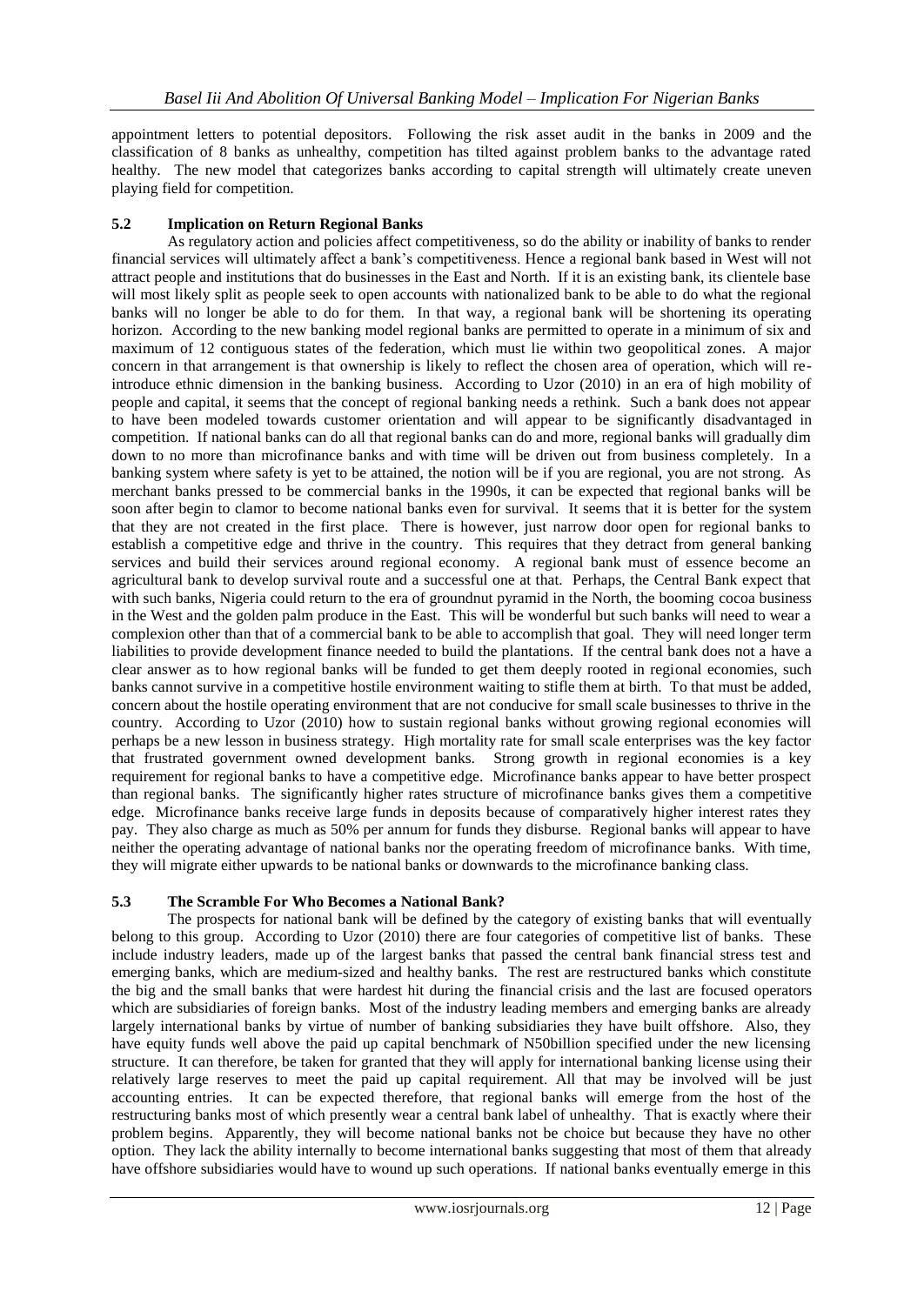way, the market will not forget that they have competitive impairment. Consequently, the market place use of term national banks will most likely refer to weakness. Such banks can be expected to continually fall below the red line of many organization list of approved banks for business relationship. Again since international banks can execute international transactions faster and perhaps at a lower cost, there can hardly be a justification for prime customers choosing a national bank. National banks cannot compete for funds business with international banks and win. The competitive disadvantage will likely return the system to the pressure to end its institutional distinctions once again and create level playing field just as it happened in the 1990s. The implication of the foregoing is that national banks are likely to be "banks in transition" This means no bank will like to start and stay as national bank and this applies also to regional banks that may have migrated into the group. While it may be the only option to get license as a regional bank, the target ultimately will be to become an international bank. As soon as each bank in this category puts its house in order, it will apply for international license even if all it does is to open obscure office in the West Coast backyard. A bank will need to wear the label of "international" even for it to get business in national market. Looking ahead, remarked Uzor (2010), "I see empty seats in both regional and national banking category in a matter of two to years from licensing" The central bank policy will initially disturb the competitive equilibrium of banking industry and with time, the operators would converge once again in one equal class. Most banks will strive to become international banks and are likely to attend to that stature in a matter of a few years from system shake up.

#### **5.4 Niche Banks to Maintain the Edge**

According to Uzor (2010) niche operators are likely to remain focused on their prospective markets irrespective of whatever name they choose to call themselves? It would have been more appropriate for them to become specialized banks by virtue of their limited market focus. If they choose to answer national banks, their operations are likely to be national in nature; neither does retail banking fit into the strategy of these (mostly) foreign banks subsidiaries. These banks understand the market they serve and can be expected to stick to their niche no matter the new licensing tag they are made to wear. It is in respect of these classes of banks that the new licensing model will test its credibility. The new licensing structure will follow the criterion of how much a bank weigh on a capital scale. This suggest that foreign banks subsidiaries operating in Nigeria can apply and be licensed as national or international banks once they met the qualifying capital requirements. The possibility of foreign banks subsidiaries that operate here virtually as unit banks being licensed as national or international banks, need a total reconsideration. Licensing banks on the basis of capital base against different market coverage will be misleading. There is a presumption that banks that must meet higher capital requirements also carry higher operating risk. This will be interesting to the Nigerian Deposit Insurance Corporation for the purpose of calculating deposit insurance premium.

#### **5.5 Implication of Licensing Banks along Ethnic/Religious Lines**

According to Uzor (2010) the patchy peace and unity that have held Nigeria together for 50 years derive from official emphasis of its secularity and a deliberate play down of ethnic and religious differences. Apparently, if the Central Bank license banks that somewhat reflect regional and religious ownership interest, it may be with good intentions of promoting economic activities. In practical terms, however, that move will be subject to wide interpretations and misinterpretations. If we go down the path of history of banking development in Nigeria, it will become obvious how licensing one bank along regional or religious dimension easily spur competition in that direction. In the days of regional governments, each region competed to set up a regional bank. Western region registered Cooperative Bank of Western Nigeria in 1953 under the West Cooperative Societies Ordinance. The Eastern Nigerian government gave the Cooperative Union of Eastern Nigeria a grant of 10 pounds to set up the Cooperative Bank of Eastern Nigeria in 1954. The idea of Kaduna Cooperative Bank was first muted in 1960 but was eventually registered in 1972 as a North Central Cooperative Bank Limited. After the civil war, during which the regional system of government gave way for state structure, competition to built banks shifted to state governments. Every new state created along the line build a bank of its own. History is a proof that banks build for reasons other than pure commercial consideration will not be around for long. Of the 18 commercial banks in operations in 1977, 11 of them were owned either by state government or regions. Of those 11, only Wema bank is still in business today. If the Central bank licenses one regional bank, it will stand ready to license such bank for each identifiable region. The least it can expect will be 6 to cover geopolitical zone of the nation. Since the beginning of modern banking business in Nigeria, it has been impossible to separate politics from banking until the consolidation policy accomplishes that feat in 2005. If banking business is to return to ethnic ownership and a religious dimension is added to it still, we must fast and pray hard that there will be no ethnic or religious violent again. If not, we will only be adding banks to the list of houses, churches and mosques that are usual targets for destruction during violence. Banks that wear religious colour will become the bank for children of God and other banks for unbelievers (sinners), if we let the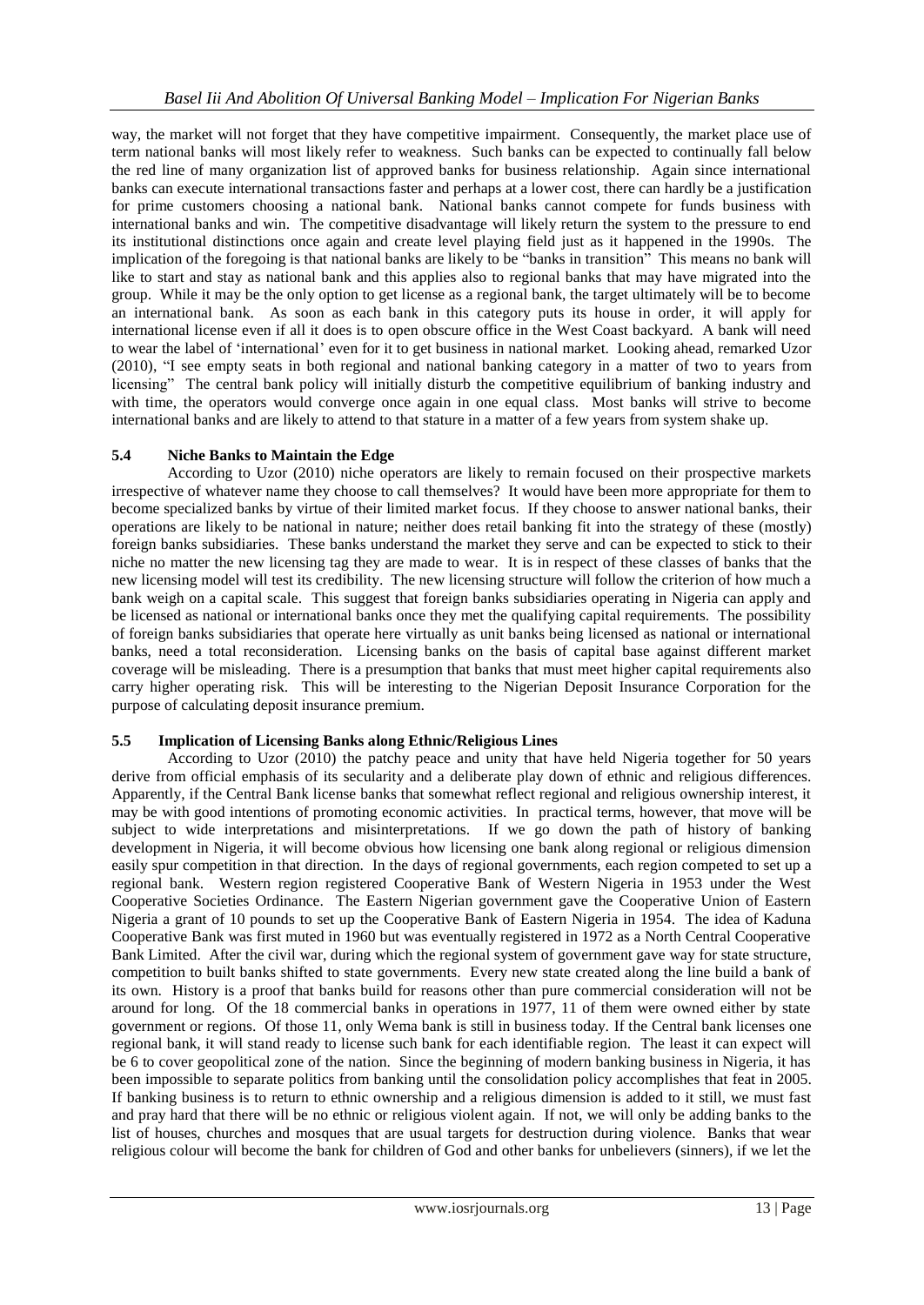marriage between religion and banking happen, it may not be possible for the Central Bank to ever put them asunder.

### **5.6 Implication on Cost of Regulatory Compliance**

As rightly observed by Uzor (2010) every banking reform has a cost, some of which are quantifiable in money and others reflect in terms of time efficiency uses and customer inconvenience. A reform is tantamount to breaking down the existing structure and building up again a different one. The change process therefore, involves a slow down and in some cases, even complete stoppage of the system activities. Operators will have to return to the strategy room to recreate plans that will fit into the new operating environment. Consultants will be extensively involved in the process of knocking down the existing structures and re-building according to the regulatory mandates. Such consulting jobs on an entirely new organization model are likely to be hired from outside the country. Their fees will be expectedly be counted in foreign currency in a depreciating local currency environment. There will be need for the retooling in terms of both human and material resources. Part of the existing resources is bound to become obsolete as a result of structural change. Job losses cannot be ruled out in the process of rationalizing the existing subsidiaries of the banks. The extent of the structural overhaul that will take place and cost of its implementation will depend on how far or close a bank is from its operative target. International banks are very likely to have minimum structural change. Their main task will be to restructure existing subsidiaries. For banks that are already international in nature that will fold back into national or regional banks, the cost of such adjustment will be quite high. They will need to either sale or shut branches or subsidiaries presently outside their new operating jurisdiction. If a national bank shrinks into regional operations and later seek to re-enter the national market, the cost of exiting and re-entry will be enormous in terms of money, lost opportunities and strategic positioning in the market place. The cost and inconvenience to the banking public will also weigh high where a bank ceases to operate in the area. Will the bank choose to repay depositors their funds rather than give away hard won accounts to competitors on a platter of gold? Assume the central bank directs that such branches be sold to other banks, can it also guarantee that the selling bank and the potential buyer will agree on price? If they don"t, what happens? If they do, the process of integrating the acquired branch will involve cost implication and inconveniences of service disruption, particularly where technology platforms are different. The direct implication of a once national bank folding into regional entity is lost of market share. There is just one condition under which that development is not going to be a problem in longer term. That is where there is a compensatory gain of market share in regional markets. Regulatory incentives will be required to provide competitive advantage that can make that happen. Extreme caution is needed however, in fashioning policies that may tamper with operating freedom and liberalization in the market place. Regulatory policies must of necessity avoid creating captive market that restricts competition in the banking industry. If other banks are significantly hindered in competing within the domain of regional banks, their holding companies will move to plant regional or specialized banking subsidiaries to counter these advantages. It is not anticipated that a holding company will be restricted from owning more than one type of bank in its group. If regulatory policies tilt more to the side of excessive limitation to the holding company in systems that claim to be market-based, they are not likely to be sustainable. In a matter of time, it can be expected that holding companies will become the most powerful cartel to the economy. Only then will the full implication of central bank policy become clear: removing power from banks it can control and giving it to holding companies that it cannot control. A major issue of concern is indeed, how soon the banking sector will attend stability, which is important for it to devote more time serving the market than adjusting from one reform to another. It is apparent that the proposed changes will delay the attainment of that much needed stability.

#### **5.7 Timing of the Policy change**

There is no ideal time to institute a policy change in terms of physical calendar. A policy change must first happen before the good or bad effect will be felt. The question therefore is – what is the nature of the policy input and the results anticipated? Because measures in the banking sector are transmitted to the rest of the economy, regulators need to be fairly certain as to what changes the intended policy will make in the economy. Policy changes will be justified at any point in time if it can be shown that anticipated benefits far exceed the cost of the system disturbance. Because banks are the medium to effect desirable changes in the real sector, it is important for the central bank to show how its proposed policy changes will stimulate economic growth and development across sectors and industries. The problem of banking reforms has been their focus on changes within the banking sector rather than the real economy that should determine what changes are desirable in the first place. The need for changes in the banking sector which is a service industry ought to be driven by discovery of new opportunities in the real sector. Any changes in the banking sector that are not warranted by new developments in the number of sectors in the real economy are not going to be much beneficial. A banking reform is expected to fit into the overall economic development strategy of the nation.